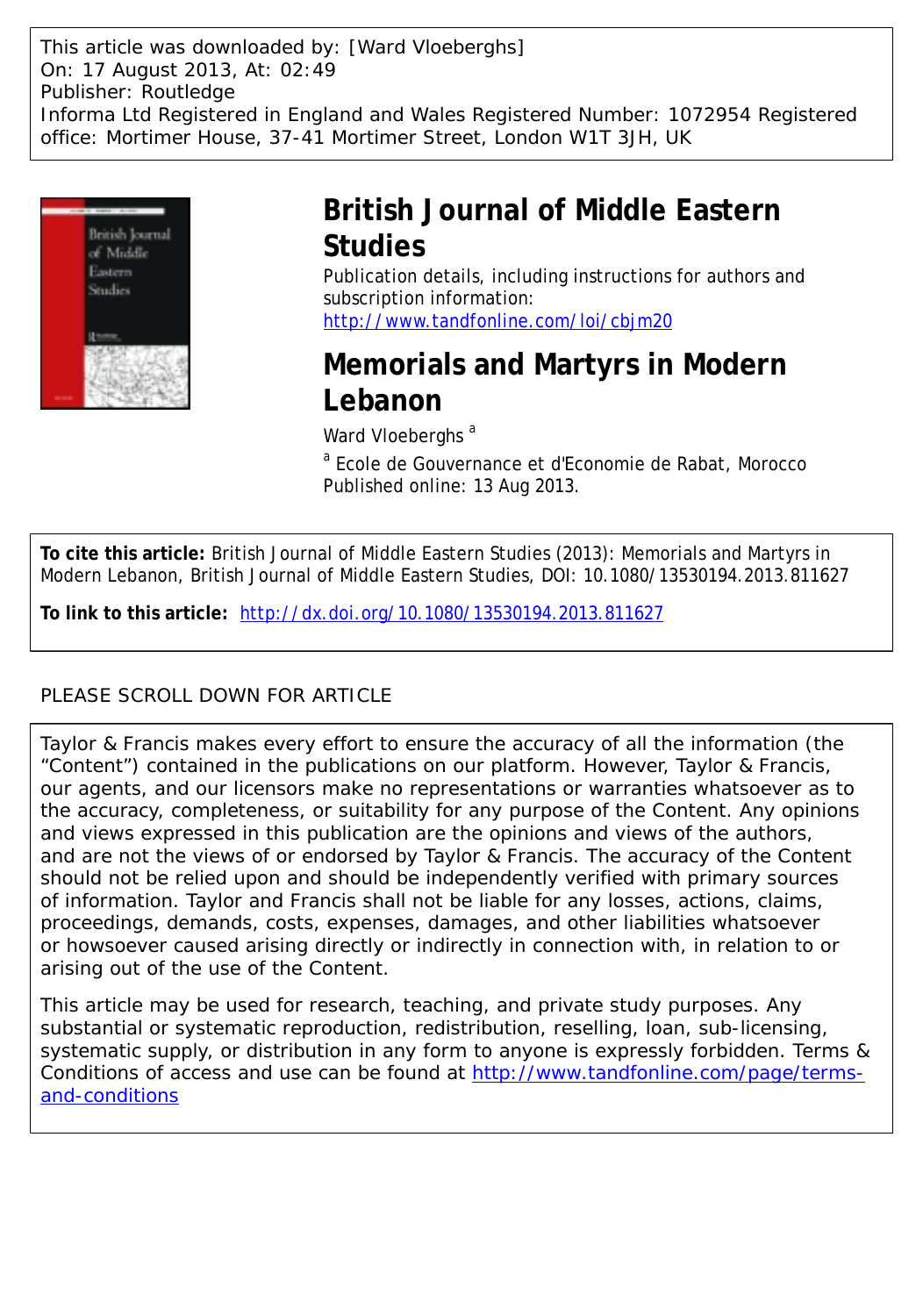### BOOK REVIEW

#### Memorials and Martyrs in Modern Lebanon Lucia Volk Bloomington, IN, Indiana University Press, 2010, 250 pp.

As the Syrian crisis shows, sectarianism—that is, political conflict based on confessional identity—remains a tricky concept for analysts of the Levant. Many social scientists see sectarian solidarities as a negative force that must be resisted by forging alternative identities. Lucia Volk, a US-based anthropologist, has studied this phenomenon indirectly, by analysing Lebanese public memorials. Based on two decades of engagement with Lebanon, hers is an intelligent dissertation that rides on two themes: first, politics of memory in the Middle East; and second, politics through public art in the Arab world. Volk intends her contribution as an 'ethnography of Lebanese public culture and political authority' (p. 6). Her monograph confirms Lebanon's relevance in memory studies and political anthropology.

Volk discusses how martyrdom creates meaning that is religiously and politically relevant. In doing so, she objects to a sectarian prism. She criticises 'deterministic kinship ideology' (p. 22) and convincingly argues instead that Lebanese memorials often express shared experiences of sacrifice across all communities and thereby generate national feelings that trump sectarian strategies.

Volk shows that it is not the magnitude of tragedy that defines subsequent commemoration. Rather, commemorative processes follow laws of intentional selection, hence the politics of memory. Crucially, sites of public memory also produce practices of Muslim–Christian parity and transconfessional solidarity.

Volk maintains (p. 8) that elites sponsor memorials and cemeteries hoping to win legitimacy by championing a unifying idea in a 'fragmented' country. By sculpting bodies, carving texts and posting banners, Lebanese politicians use public art to create national images. The making of memorials becomes a way for elites to publicly exercise power.

Historically, this study starts interestingly with resistance in Ottoman and WWI Lebanon but the book mostly deals with independent Lebanon (after 1943) and post-war Lebanon (after 1990). Geographically, Volk focuses on Beirut and South Lebanon (Beqata and Qana) covering Maronite, Druze, Shia and Sunni memorials, thus dealing with all major 'ethno-religious communities' except for the Greek orthodox.

Although, inevitably, one may question these choices (the North and the Beqaa are ignored; can Qana and Beqata be put on equal footing with Beirut?; what about ordinary burial sites?), Volk's systematic juxtaposition of memorials of different communities in four loosely chronological chapters (1917– 1957; 1958– 1995; 1996– 2003; and 2004– 2006) allows for a solid set-up that underlines the main